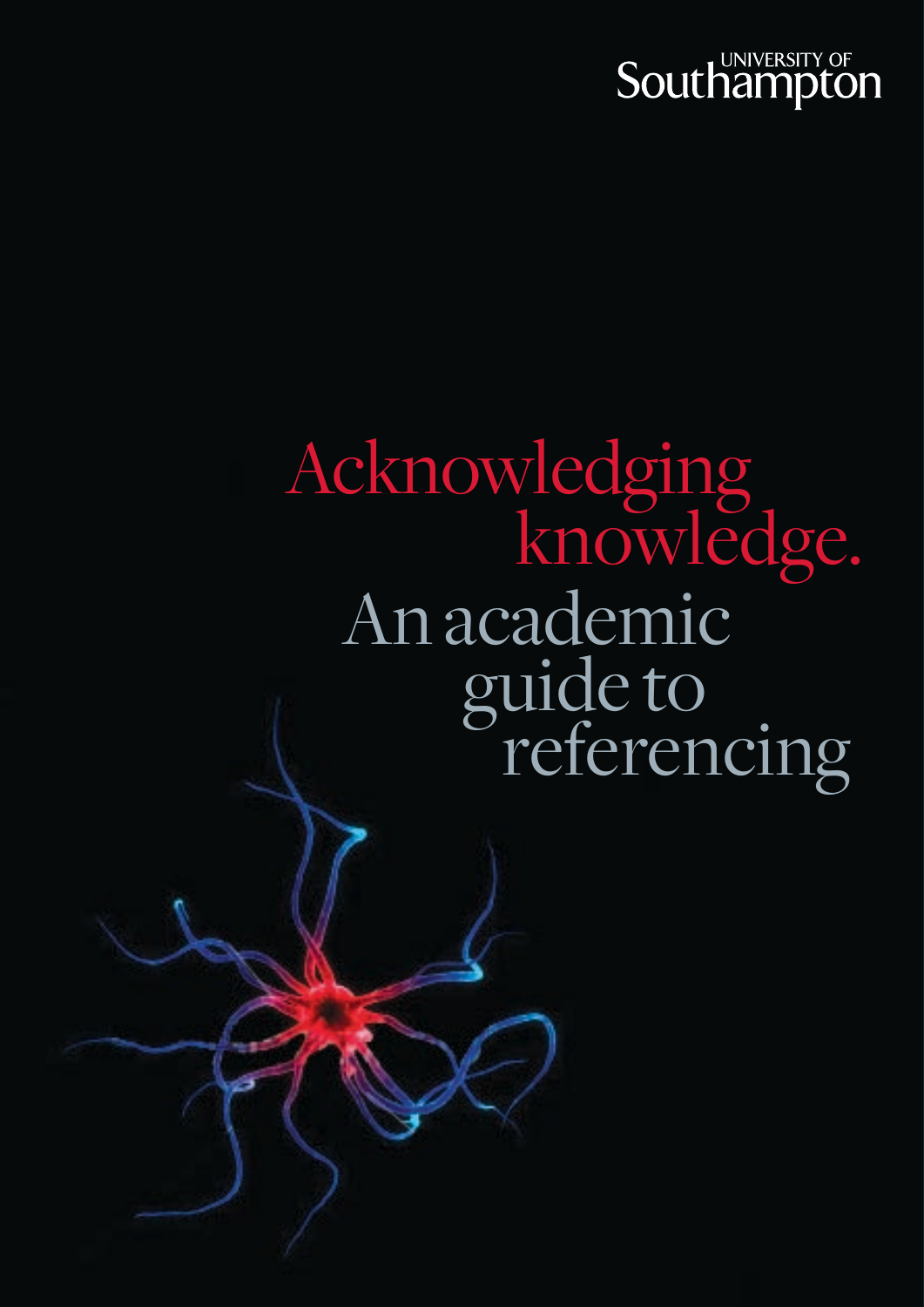### In academic writing it is essential to state the sources of ideas and information, both in your text, through in-text citations, and in your bibliography at the end of your written piece.

In this guide, we shall work through the processes and rulings that comprise the Modern Humanities Research Association (MHRA) citation rules. As a result, you will be able to write correct in-text citations and create corresponding references for bibliographies, relating to a wide range of resources, including print, multi-media and electronic resources.

Please note that MHRA is only one type of referencing system. There are many others in use, and different books and journals you read may use these instead. If you are in doubt of which system to use, check with your supervisor.

#### **Contents**

| 1              | What are references and bibliographies? |                                                               |   |
|----------------|-----------------------------------------|---------------------------------------------------------------|---|
|                | 1.1                                     | Why are they needed?                                          | 4 |
|                | 1.2                                     | When should you include references?                           | 4 |
|                | 1.3                                     | What information is needed for citation and referencing?      | 4 |
|                | 1.4                                     | Where is the information found?                               | 4 |
| $\overline{2}$ | Using the MHRA citation rules           |                                                               |   |
|                | 2.1                                     | Paper, digital and electronic resources                       | 5 |
|                | 2.2                                     | <b>Books</b>                                                  | 5 |
|                | 2.3                                     | Chapters in edited volume                                     | 6 |
|                | 2.4                                     | Journal articles                                              | 6 |
|                |                                         | 2.5 Newspapers and magazines                                  | 6 |
|                | 2.6                                     | Websites                                                      |   |
|                | 2.7                                     | Government, corporate and non-government organisation reports |   |
|                |                                         | 2.8 Online databases                                          |   |
|                |                                         | 2.9 Speeches                                                  |   |
|                |                                         | 2.10 Interviews                                               | 8 |
|                |                                         | 2.11 Visual sources                                           | 8 |
|                |                                         | <b>2.12</b> Films                                             | 9 |
|                | 2.13                                    | Broadcasts                                                    | 9 |
|                |                                         | <b>2.14</b> Recordings, music and digital media               | 9 |
|                |                                         | 2.15 Archive collections                                      | 9 |
|                | 2.16                                    | Sources with more than one author                             | 9 |
|                |                                         |                                                               |   |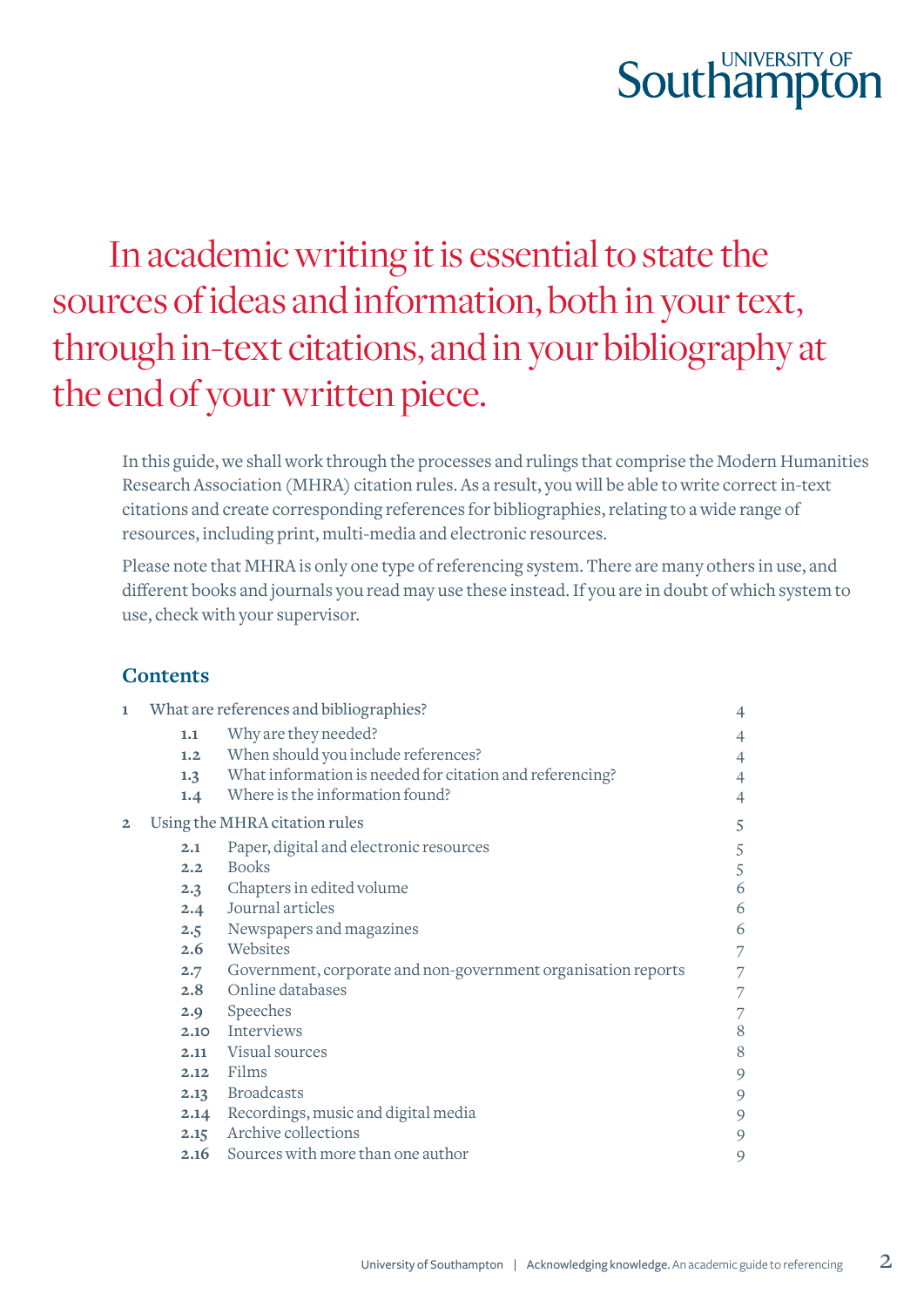| 3              |                          | Quotes, footnotes and references           | 10 |  |
|----------------|--------------------------|--------------------------------------------|----|--|
|                | 3.1                      | Short quotes                               | 10 |  |
|                | 3.2                      | Quotes from more than one page             | 11 |  |
|                | 3.3                      | Long quotes                                | 11 |  |
|                | 3.4                      | Quoting verse                              | 11 |  |
|                | 3.5                      | Quotations within quotations               | 11 |  |
|                | 3.6                      | Editing quotations – taking words out      | 12 |  |
|                | 3.7                      | Editing quotations – adding words in       | 12 |  |
|                | 3.8                      | Errors in original sources                 | 13 |  |
|                | 3.9                      | Adding emphasis to key words and phrases   | 13 |  |
| $\overline{4}$ | What is plagiarism?      |                                            | 13 |  |
|                | 4.1                      | How do you avoid plagiarism?               | 14 |  |
| 5              | Compiling a bibliography |                                            | 14 |  |
|                | 5.1                      | What should your bibliography include?     | 14 |  |
|                | 5.2                      | How should you organise your bibliography? | 14 |  |
|                | 5.3                      | Exempla bibliography                       | 15 |  |
|                |                          |                                            |    |  |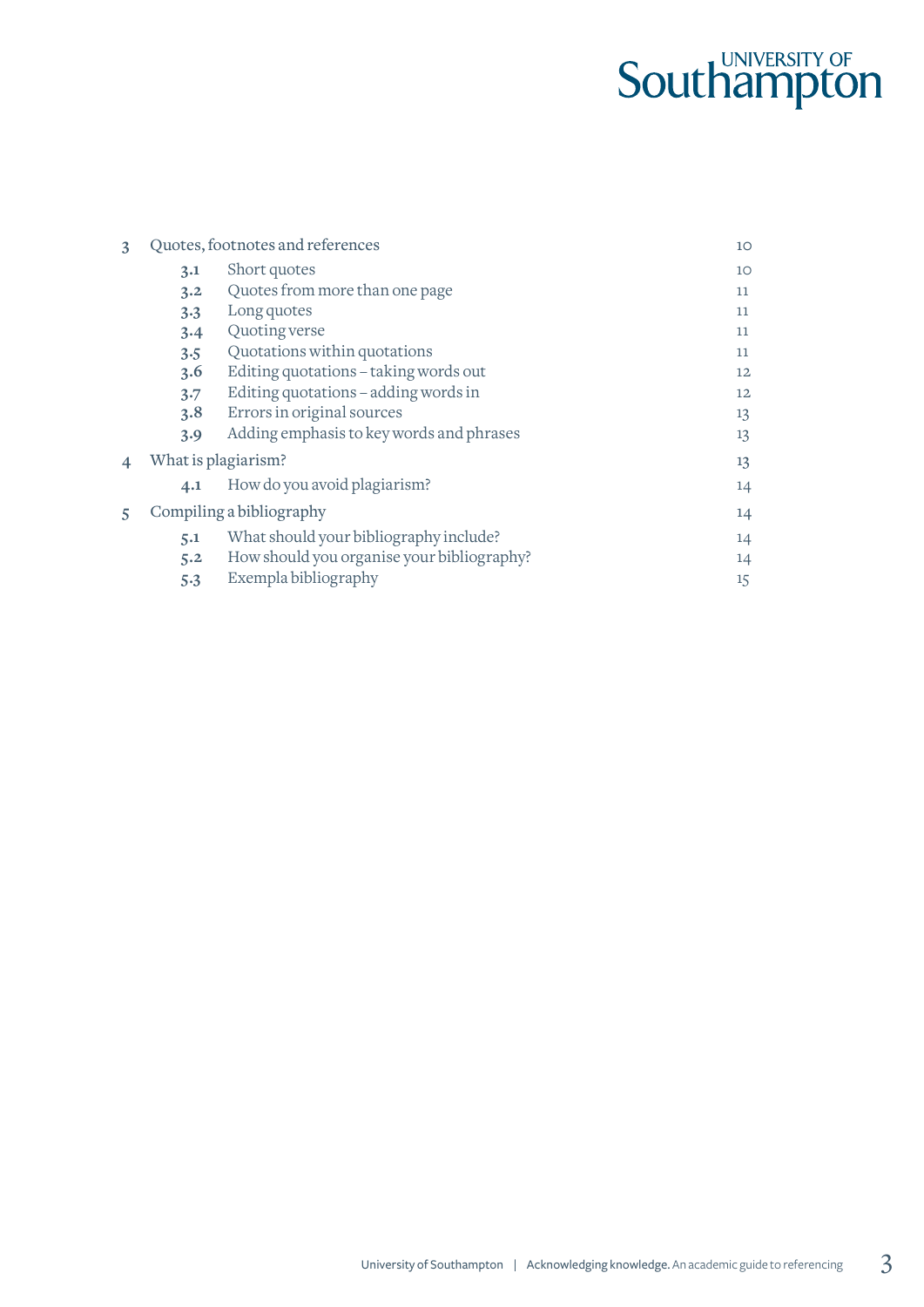### 1. What are references and bibliographies?

- • **References** are used to credit a source that has been cited. They should do this in sufficiently precise detail that readers could identify and locate it
- • **A bibliography** gives full and accurate details of all the works that have been cited and any other resources used in the course of your research, even if they are not cited in your text. Bibliographies are usually located at the end of a piece of written work

#### **1.1 Why are they needed?**

There are numerous reasons why you should provide references when you are writing academic papers. For example:

- • It gives the reader of your text the opportunity to read the original source for themselves. This enables people to pick up on aspects of other writers' research, further their arguments or perhaps even look to counter them
- • It records what you have used in your piece of work, so you can easily find it in the future there is nothing worse than knowing you once found something really useful, but you cannot remember where to find it
- • It gives authority to what you are writing if you are making reference to other peoples' research, it shows you are not just 'making it up'
- You avoid the risk of plagiarism (see What is plagiarism? p.13) By giving your information sources, you are making it clear that you are not pretending that someone else's work is your own
- • It is courteous and polite to acknowledge the work of another person

#### **1.2 When should you include references?**

Here are some possible answers:

- • When you have quoted directly from someone else's work
- • When you have paraphrased the work of another author, rather than quoted directly from them
- If someone's work or ideas are the source of a particular theory, argument or viewpoint
- • When you have used specific information, e.g. statistics or case studies
- • When you have used something as background reading, but where it still has influenced your thinking towards your piece of work

#### **1.3 What information is needed for citation and referencing?**

The information you must provide for a citation and reference differs depending upon the resource, and the referencing system you are using. However, **the key thing to remember** is that the information you give should allow someone (or yourself in the future) to gain access to this work. So, **be accurate** and give full details.

#### **1.4 Where is the information found?**

The information you need about the source is known as the **authority information**.

In order to ensure consistency and accuracy within the codes of referencing, it is agreed practice to use certain parts of publications as the **authority** for that work.

#### **Locating the authority information for books**

This is usually found just **inside** the front cover. In general you will find the author's name, title and publisher's name on the front of this page. On the back of this page you should find the remainder of the information you need: the year of publication, the edition if other than the first, and the location of the publisher.

#### **Locating the authority information for journal articles**

The contents list will give you the information about the article (author's name and title of the article) while the front and back pages will usually give you the remainder of the information, e.g. volume number and year.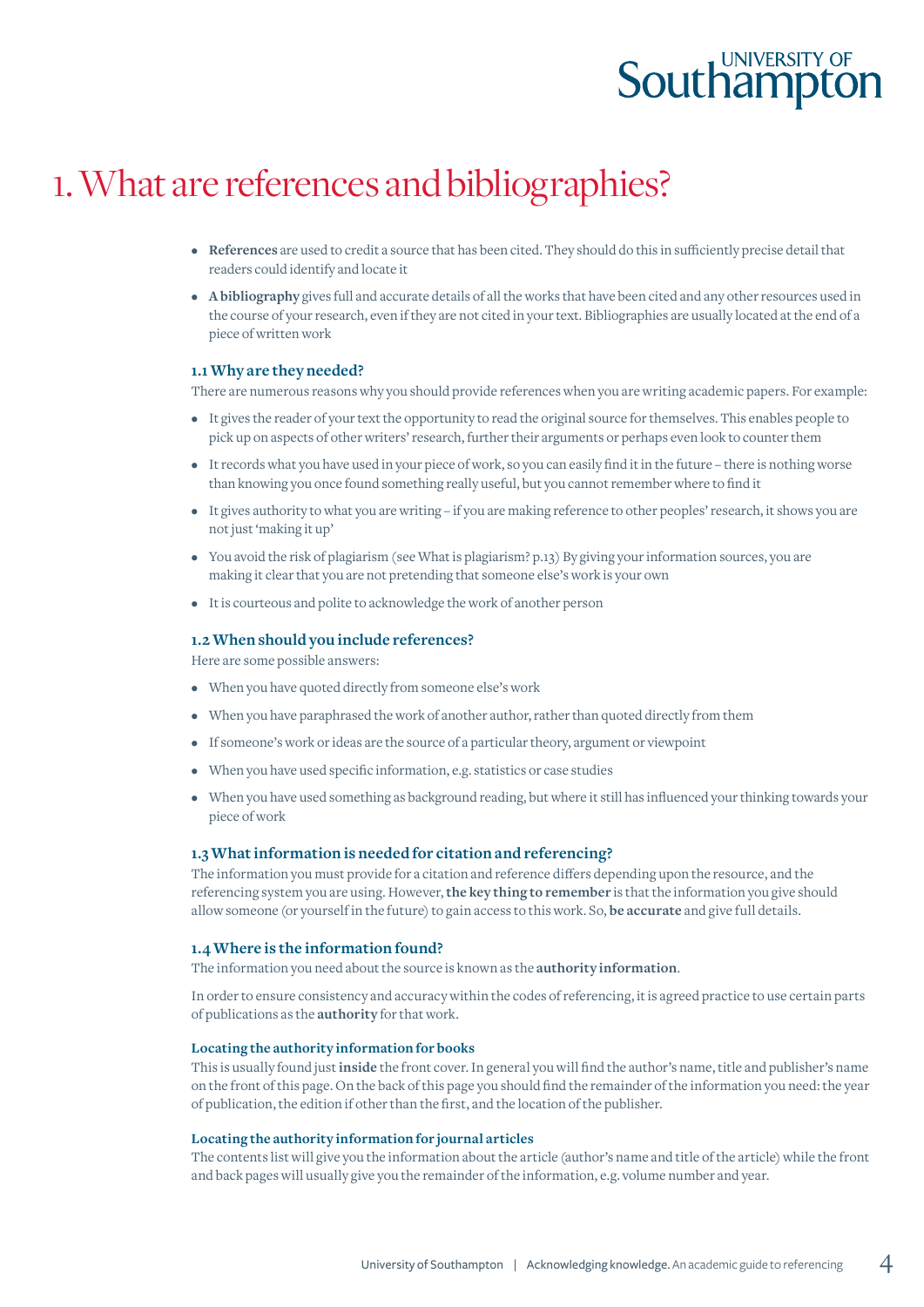#### **Locating the authority information for recordings and films**

This information can be found on the back of the CD, DVD or VHS case. If they are digital downloads, check the download site or the artist's own website for publisher details, release dates, etc.

#### **Locating the authority information for electronic resources**

Use the official web address which will appear automatically at the top of your web browser. Include both the home address and the specific page referred to.

### 2. Using MHRA citation rules

The remainder of this section contains information and examples of how to reference a wide range of resources using MHRA citation rules. For full details of all of the rules of this referencing style, and guidance on referencing any resources that are not shown here, you can refer to the full MHRA style guide which is available for free here:

**<http://www.mhra.org.uk/Publications/Books/StyleGuide/download.shtml>**

#### **2.1 Paper, digital and electronic resources**

Many of your references are likely to come from paper resources, such as printed books, newspapers and journals, or digital resources such as CDs or DVDs. Recent years have also seen a rapid growth in publishing on the Internet. As a result references to electronic resources such as online newspaper archives, websites such as Youtube, and PDF copies of journals are now common. As such, you will probably find yourself wanting to cite sources found through this medium too.

As a word of warning, researchers should exercise the same discretion in considering the quality and value of material published on the Internet as they would for material published by more traditional means.

References to electronic sources should be the same as the paper and digital sources with the addition of the internet address within angle brackets e.g.<[http://news.bbc.co.uk/1/hi/world/middle\\_east/8271990.stm>](http://news.bbc.co.uk/1/hi/world/middle_east/8271990.stm) and the date the site was accessed within square brackets e.g. [accessed 24 September]. The following will provide examples of paper, digital and electronic references.

#### **2.2 Books**

Author Name, *Title of Book in Italics: Subtitle after Colon* (Place of Publication: Publisher, Date of Publication).

#### **As in:**

Andrew J. Bacevich, *American Empire: The Realities and Consequences of U.S. Diplomacy* (Cambridge MA: Harvard University Press, 2002).

#### **E-Book electronic reference:**

William Weiss and Cherie D'Mello, *Fundamentals of Model Theory* (Toronto: Topology Atlas, 2000) in 'mathematics books online', <[http://at.yorku.ca/i/a/a/i/10.htm>, \[ac](http://at.yorku.ca/i/a/a/i/10.htm)cessed 10 January 2009].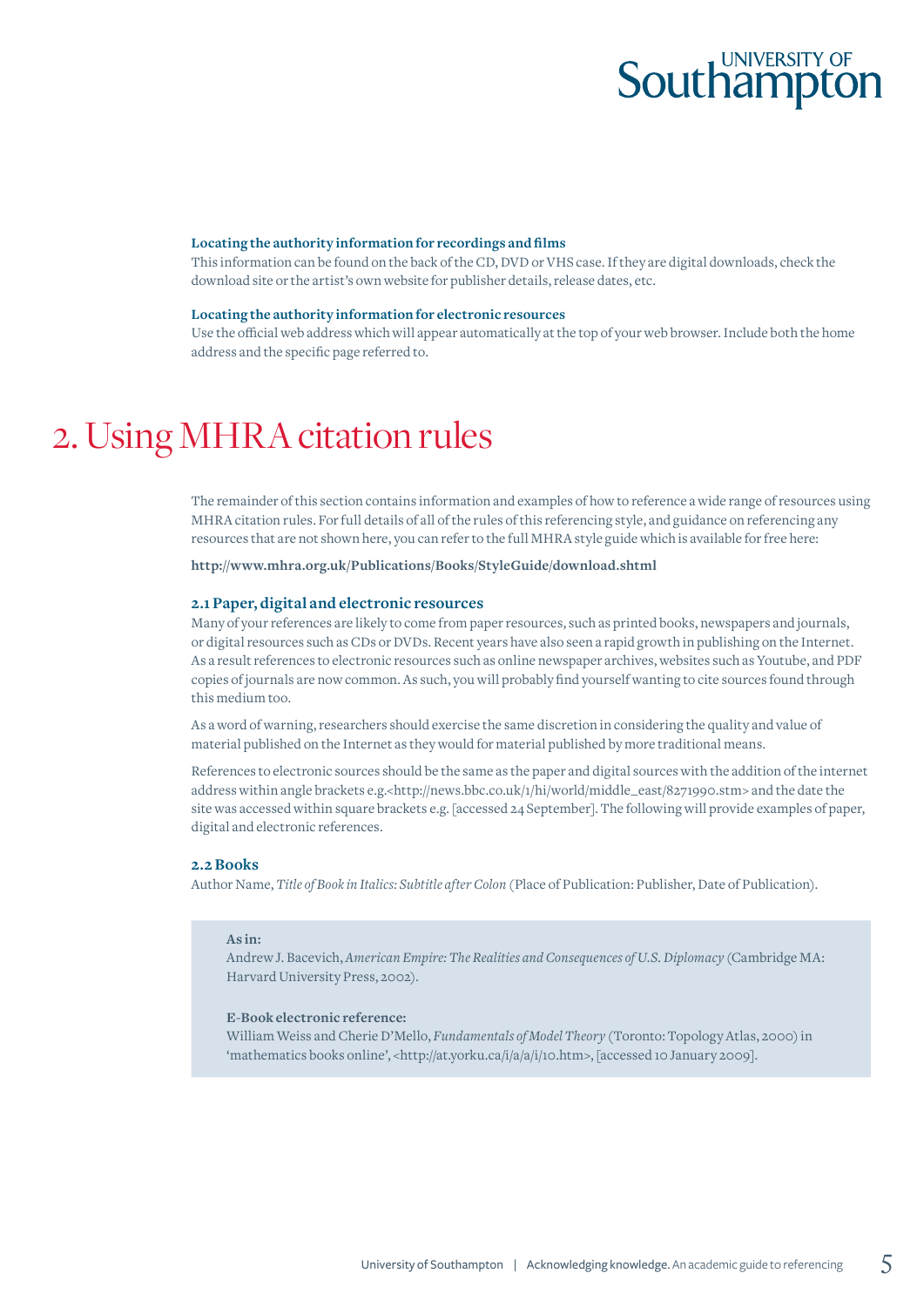#### **2.3 Chapters in edited volume (as in a book which contains a collection of essays or articles by a number of authors)**

Chapter author name, 'Title of Chapter', in Editor/s name, (ed./s), *Title of Volume in Italics* (Place of Publication: Publisher, Date of Publication), page numbers.

#### **As in:**

George Miles, 'To Hear an Old Voice: Rediscovering Native American History', in William Cronon, George Miles and Jay Gitlin, (eds), *Under an Open Sky: Rethinking America's Western Past* (New York: W.W. Norton & Company, 1992), pp. 100–125.

#### **E-Book electronic reference:**

Najah Manasra, 'Palestinian Women: Between Tradition and Revolution', in Ebba Augustin, (ed.), *Palestinian Women: Identity and Experience* (London: Zed Books, 1993), pp. 22–42, in ACLS Humanities [E-Book, <http://quod.lib.umich.edu/cgi/t/text/pageviewer-idx?c=acls;cc=acls;rgn=full%20text;idno=heb](http://quod.lib.umich.edu/cgi/t/text/pageviewer-idx?c=acls;cc=acls;rgn=full%20text;idno=heb04678.0001.001;didno=heb04678.0001.001;view=image;seq=4;node=heb04678.0001.001%3A1;page=root;size=s;frm=frameset) 04678.0001.001;didno=heb04678.0001.001;view=image;seq=4;node=heb04678.0001.001%3A1;page=ro ot;size=s;frm=frameset;>, [accessed 23 September 2009].

#### **2.4 Journal articles**

Article Author Name, 'Article Title', *Journal Title in Italics*, Volume Number/Issue Number (Issue Year), page numbers.

#### **As in:**

Neil Gregor, 'The Normalization of Barbarism: Daimler-Benz in the Third Reich', *The Journal of Holocaust Education*, 6.3 (1997), pp. 1–20.

#### **Online journal reference:**

Richard N. Hass, 'The Squandered Presidency: Demanding More from the Commander in Chief', *Foreign Affairs 79* (May/June 2000), in 'foreignaffairs.com', < [http://www.foreignaffairs.com/articles/5606](http://www.foreignaffairs.com/articles/56061/richard-n-haass/the-squandered-presidency-demanding-more-from-the-commander-in-c?page=2)1/ [richard-n-haass/the-squandered-presidency-demanding-more-from-the-commander-in-c?page=2](http://www.foreignaffairs.com/articles/56061/richard-n-haass/the-squandered-presidency-demanding-more-from-the-commander-in-c?page=2)>, [accessed 25 August 2009].

#### **2.5 Newspapers and magazines**

Author Name (if available), 'Title of Story', Newspaper/Magazine Name in Italics, Day Month Year, page number(s). Please note newspaper names exclude 'The', with the exception of The Times.

#### **As in:**

Thomas L. Friedman, 'Dear Dr Greenspan', *New York Times*, 9 February 1997, p. 11.

If the reference is from a specific section of the paper, include that before the page reference, e.g.

Jonathan Friedland, 'Across the Divide', *Guardian*, 15 January 2002, section G2, pp. 10–11.

Online newspaper archive: Damian Carrington, 'China Makes it's First Commitment to Climate Change Targets', *Guardian*, 22 September 2009, in 'guardian.co.uk', <[http://www.guardian.co.uk/](http://www.guardian.co.uk/environment/2009/sep/22/hu-jintao-new-york1) [environment/2009/sep/22/hu-jintao-new-york1>, \[ac](http://www.guardian.co.uk/environment/2009/sep/22/hu-jintao-new-york1)cessed 22 September 2009].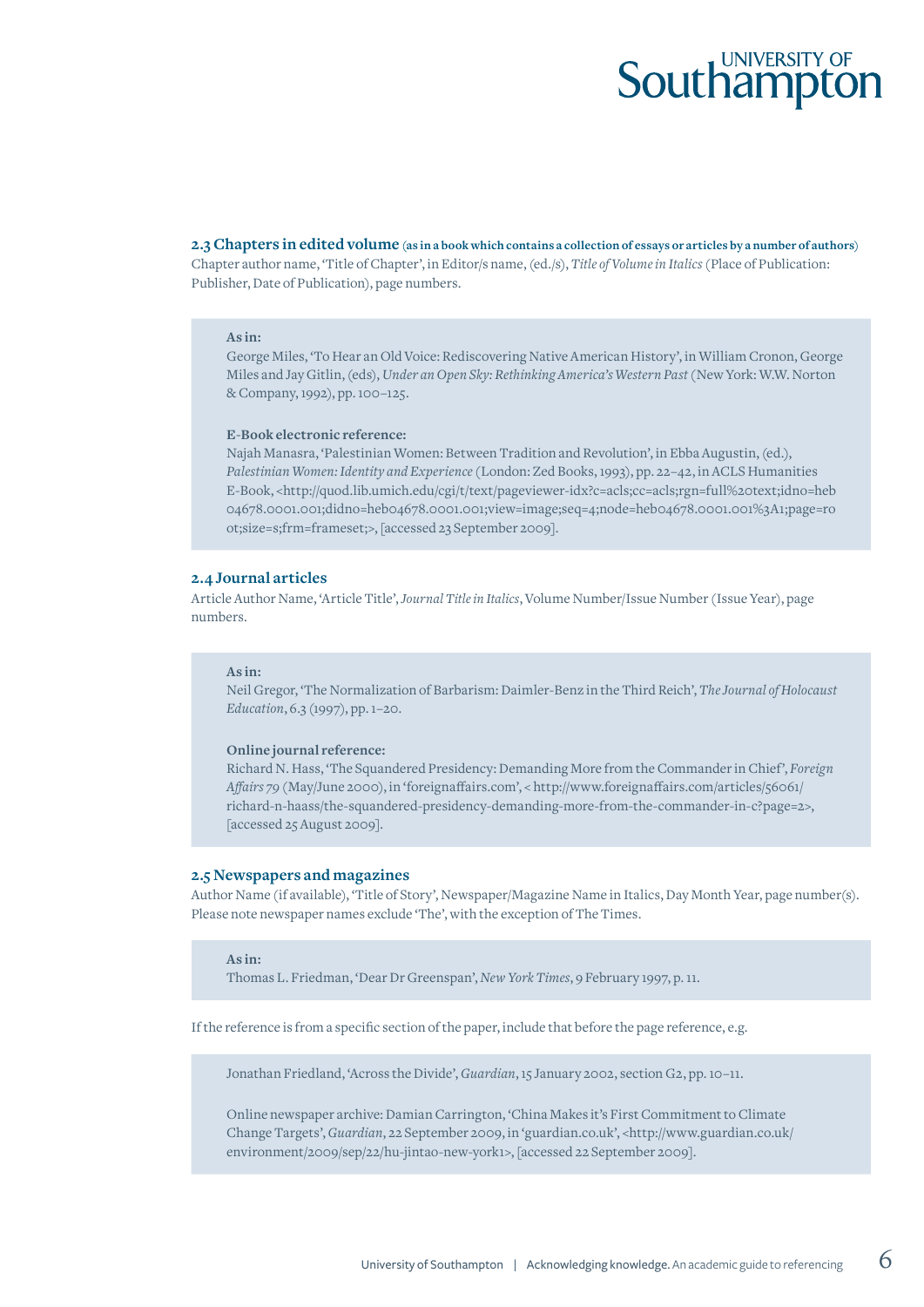#### **2.6 Websites**

The internet offers a huge variety of resources for research. Refer to *Learn, discover, develop & create. University of Southampton guide to research* for subject specific guidance on a selection of reliable websites.

When referring to information from a website, you should refer to the title of the article or section of the website you are using, the home page web address of the website, and the specific link to the page(s) you are using. Include the date the information was published on the website, if you know it. You must also note down when you accessed the page, e.g.: 'Title of Work', in 'Home Address of Website', <internet address from browser>, Date published if available, [date accessed].

#### **As in:**

'Alcohol and Sexual Health', in 'ipsos-mori.com', <[http://www.ipsos-mori.com/researchpublication](http://www.ipsos-mori.com/researchpublications/researcharchive/poll.aspx?oItemId=2472)s/ [researcharchive/poll.aspx?oItemId=2472](http://www.ipsos-mori.com/researchpublications/researcharchive/poll.aspx?oItemId=2472)>, 17 September 2009, [accessed 20 September 2009].

#### **2.7 Government, corporate and non-government organisation reports**

If the reports are published, they should be set out as follows:

Author(s) if available, 'Title of Report', Government Department/Corporate Body/NGO (Place of Publication: Publisher, Date of Publication).

#### **As in:**

'Annual Report and Accounts 2008–09', HM Treasury (Norwich: TSO, July 2009).

If they are online reports, follow the above rules, but include the online reference as explained for websites, e.g.

Stephen Roe and Jane Ashe, 'Young People and Crime: Findings from the 2006 Offending, Crime and Justice Survey', Home Office Statistical Bulletin, in 'homeoffice.gov.uk', <[http://www.homeoffice.gov.uk/](http://www.homeoffice.gov.uk/rds/pdfs08/hosb0908.pdf) [rds/pdfs08/hosb0908.pdf>, 15](http://www.homeoffice.gov.uk/rds/pdfs08/hosb0908.pdf) July 2008, [accessed 26 June 2009].

#### **2.8 Online databases**

Author of Work, 'Title of Work', in Name of Database <url address of database> [date accessed].

#### **As in:**

Kent Bach, 'Performatives', in *Routledge Encyclopedia of Philosophy* <[http://www.rep.routledge.com>](http://www.rep.routledge.com) [accessed 3 October 2001].

#### **2.9 Speeches**

Name of Speaker, 'Title of Speech if known', Location Delivered, Date Delivered, Source Taken From.

#### **For example, a speech referred to from a book:**

George W. Bush, 'A Distinctly American Internationalism', Ronald Reagan Presidential Library, Simi Valley, California, 19 November 1999, in John W. Dietrich, (ed.), *The George W. Bush Foreign Policy Reader* (New York: M.E. Sharpe, 2005), p. 26.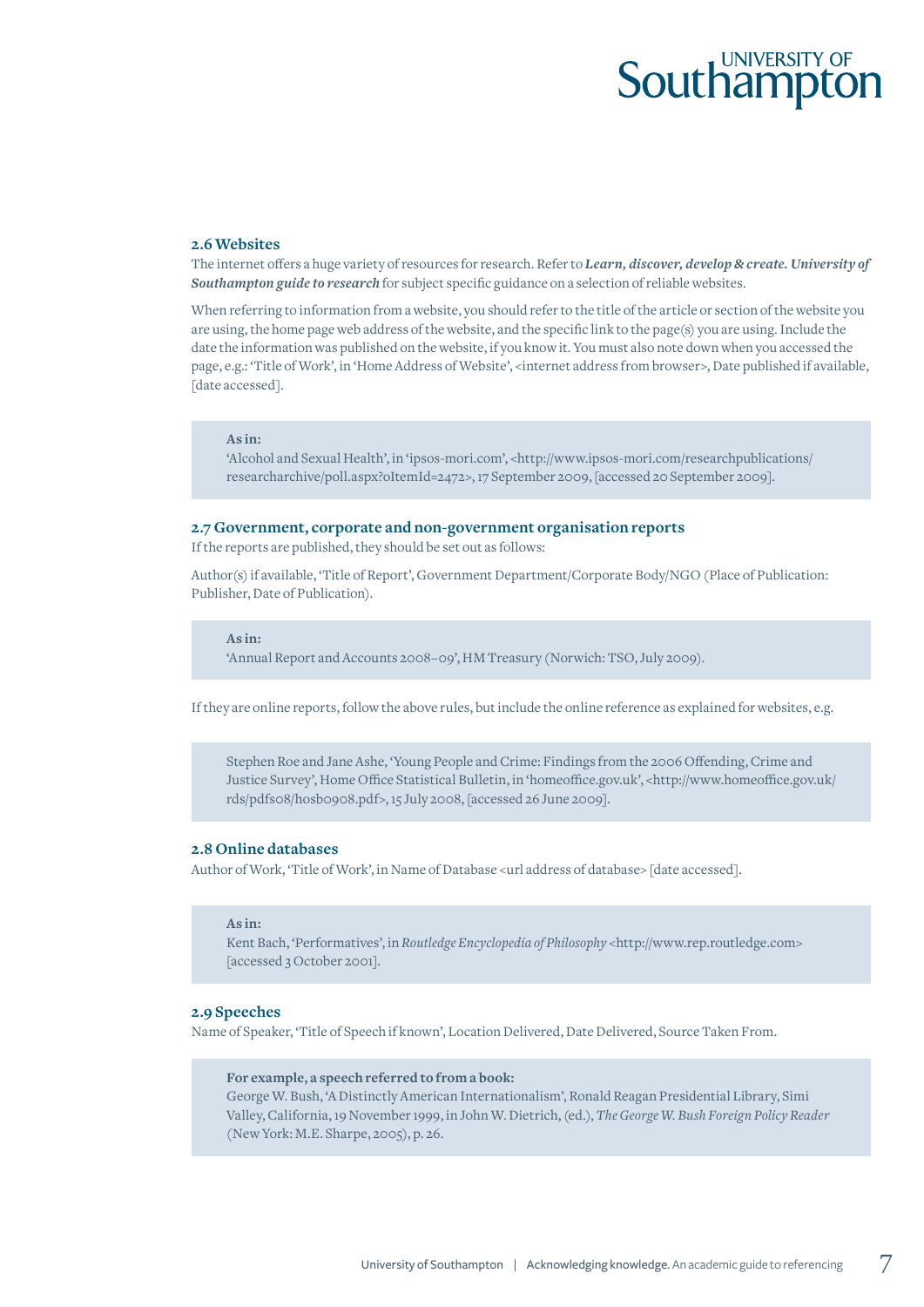#### **Or from an electronic source:**

Malcolm X, 'Oxford Union Debate: Extremism in the Defence of Liberty is no Vice', The Oxford Union, Frewin Court, Oxford, 3 December 1964, in 'youtube.com', [<http://www.youtube.com/watch?v=Dmzaa](http://www.youtube.com/watch?v=Dmzaaf-9aHQ)f-[9aHQ](http://www.youtube.com/watch?v=Dmzaaf-9aHQ)>, [accessed 6 April 2008].

#### **2.10 Interviews**

Name of Interviewee, interviewed by Name of Interviewer, Publication, Date of Interview, page number(s) if known.

#### **As in:**

Nadja Swarovski, interviewed by Lesley White, *Sunday Times Magazine*, 19 April 2009, pp. 13–21.

#### **Online interviews:**

Dick Cheney, interviewed by Tim Russert, NBC News, September 14 2003, in 'MSNBC.com', <[http://www.](http://www.msnbc.msn.com/id/3080244) [msnbc.msn.com/id/3080244/>, \[ac](http://www.msnbc.msn.com/id/3080244)cessed 7 September 2009].

#### **2.11 Visual sources, e.g. graphs, charts, diagrams, pictures**

Visual sources should be labelled and numbered, e.g. 'Figure 1'. The source should also be given a title to explain what it shows. The reference for the source could either follow after the source, or be a footnote.



Figure 1: Consumer Acceptability of ISP Intervention for Digital Film Pirates

'Moving Toward a Legal Digital Film Market', in 'ipsos-mori.com', <[http://www.ipsos-mori.com](http://www.ipsos-mori.com/DownloadPublication/1292_MediaCT_thoughtpiece_Digital_Film_Aug09_WEB.pdf)/ [DownloadPublication/1292\\_MediaCT\\_thoughtpiece\\_Digital\\_Film\\_Aug09\\_WEB.pdf](http://www.ipsos-mori.com/DownloadPublication/1292_MediaCT_thoughtpiece_Digital_Film_Aug09_WEB.pdf)>, 12–18 May 2009, [accessed 20 June 2009].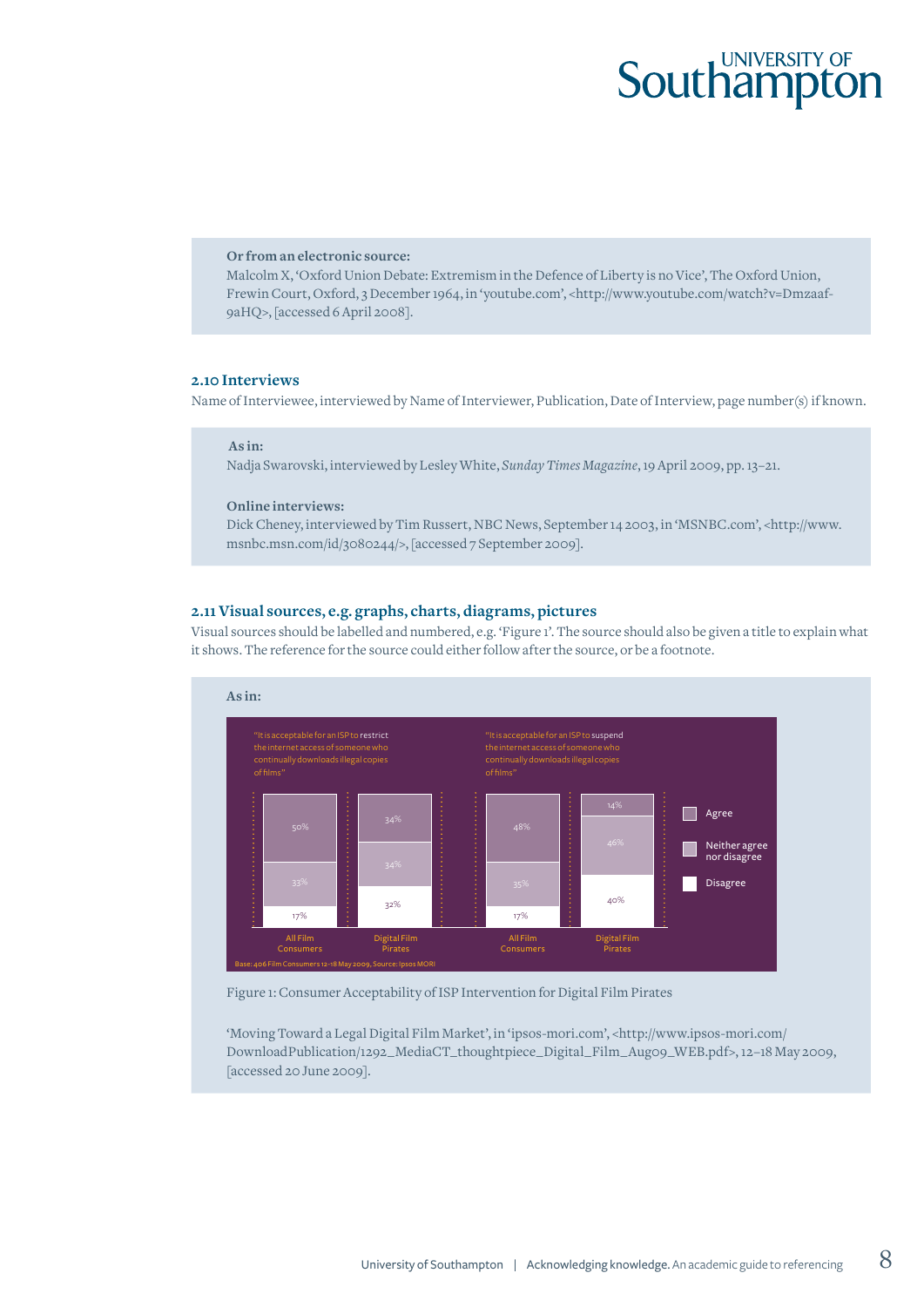

#### **2.12 Films**

*Title of Film*, dir. by Name of Director (Distributor, Date) [format].

**As in:** *Watchmen*, dir. by Zack Snyder (Warner Bros Pictures, 2009) [on DVD].

#### **2.13 Broadcasts**

*Programme Title*, Series Title (Production Company, Date Broadcast, Time Broadcast).

**As in:** *Banks Behaving Badly?*, Panorama Documentary (BBC One, 21 September 2009, 20:30 hrs).

#### **2.14 Recordings, music and digital media**

Group or Artist(s), *Title of Piece*, (Recording Company, CD Reference if available, Date).

**As in:**

```
Rage Against The Machine, The Battle of Los Angeles, (Epic, 1999).
```
For classical and orchestral music, you need to include details of the specific recording being used, e.g.:

Composer or Author, *Title of Piece*, Artist, Orchestra, cond. by Name of Conductor if relevant, (Recording Company, CD Reference if available, Date).

#### **As in:**

Ludwig van Beethoven, *Piano Concerto no. 5*, Mitsuko Uchida, Symphonieorchester des Bayerischen Rundfunks, cond. by Kurt Sanderling, (Phillips, 462 586-2, 1998).

#### **2.15 Archive collections**

If you visit an archive or special collection, the sources should be referenced as:

Collection Name, Location.

#### **As in:**

Papers of Arthur Wellesley, first Duke of Wellington, Special Collections Division, Hartley Library, University of Southampton.

#### **2.16 Sources with more than one author**

If a source you are referencing has **two** authors, you should include both of their names in the order in which they appear in the front cover of the book.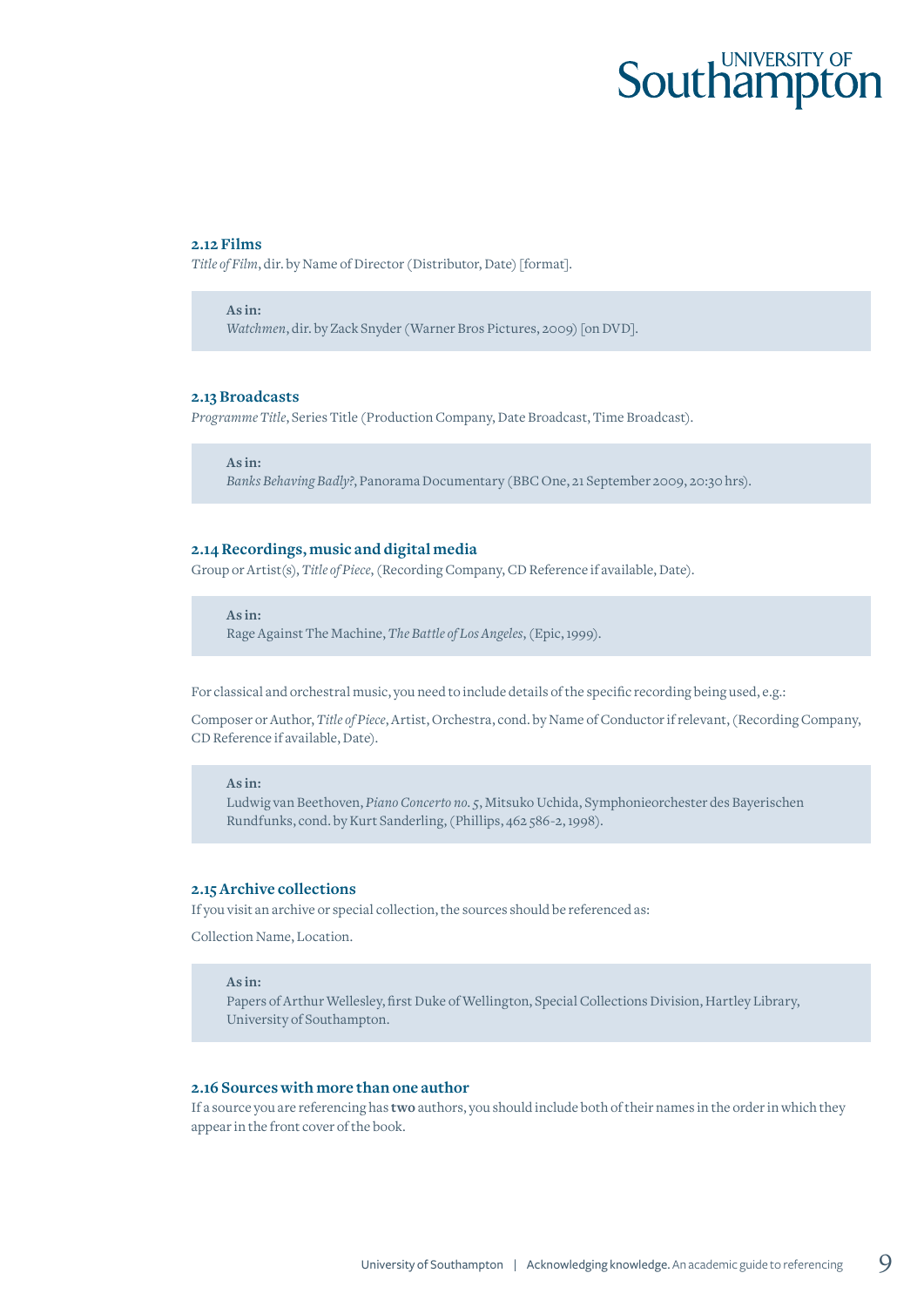#### **As in:**

Timothy J. Lynch and Robert S. Singh, *After Bush: The Case for Continuity in American Foreign Policy* (New York: Cambridge University Press, 2008).

If a source has **three or more** authors, write the first author's name followed by 'et al.'. This is an abbreviation of the Latin phrase et alii, which means 'and others'.

#### **So this book:**

Alvin Z. Rubinstein, Albina Shayevich and Boris Zlotnikov, (eds), *The Clinton Foreign Policy Reader: Presidential Speeches with Commentary* (New York: M.E. Sharpe, 2000).

#### **Should be referenced:**

Alvin Z. Rubinstein et al., (eds), *The Clinton Foreign Policy Reader: Presidential Speeches with Commentary* (New York: M.E. Sharpe, 2000).

### 3. Quotes, footnotes and references

#### **3.1 Short quotes**

If you want to include a short quote from any source then it should be enclosed in single quotation marks, and run on with the main text, e.g.:

The historian Eric Hobsbawn has described George W. Bush's excessively militaristic policies as 'hard to understand' since they do not fit in with the 'long-tested imperial policies developed during the Cold War, nor the interest of the U.S. economy'. <sup>1</sup>

A quote like this will require a reference to identify the source it has come from. In the MHRA referencing style, this is done with a footnote. Insert the footnote at the end of the sentence after the final punctuation mark and full stop (check the Help menu on your word processor if you do not know how to add footnotes). A small number will appear at the end of the quote (see above), and a space will appear at the bottom of the page. Add the appropriate reference for the type of source used in this space (see below).

If the quote is from a written source, the page number should also be added to show from where in the source you have taken it. This is indicated by a lower case 'p' with a full stop after it, followed by a space, then the page number.

<sup>1</sup> Eric Hobsbawn, *Globalization, Democracy and Terrorism* (London: Little Brown, 2007), p. 161.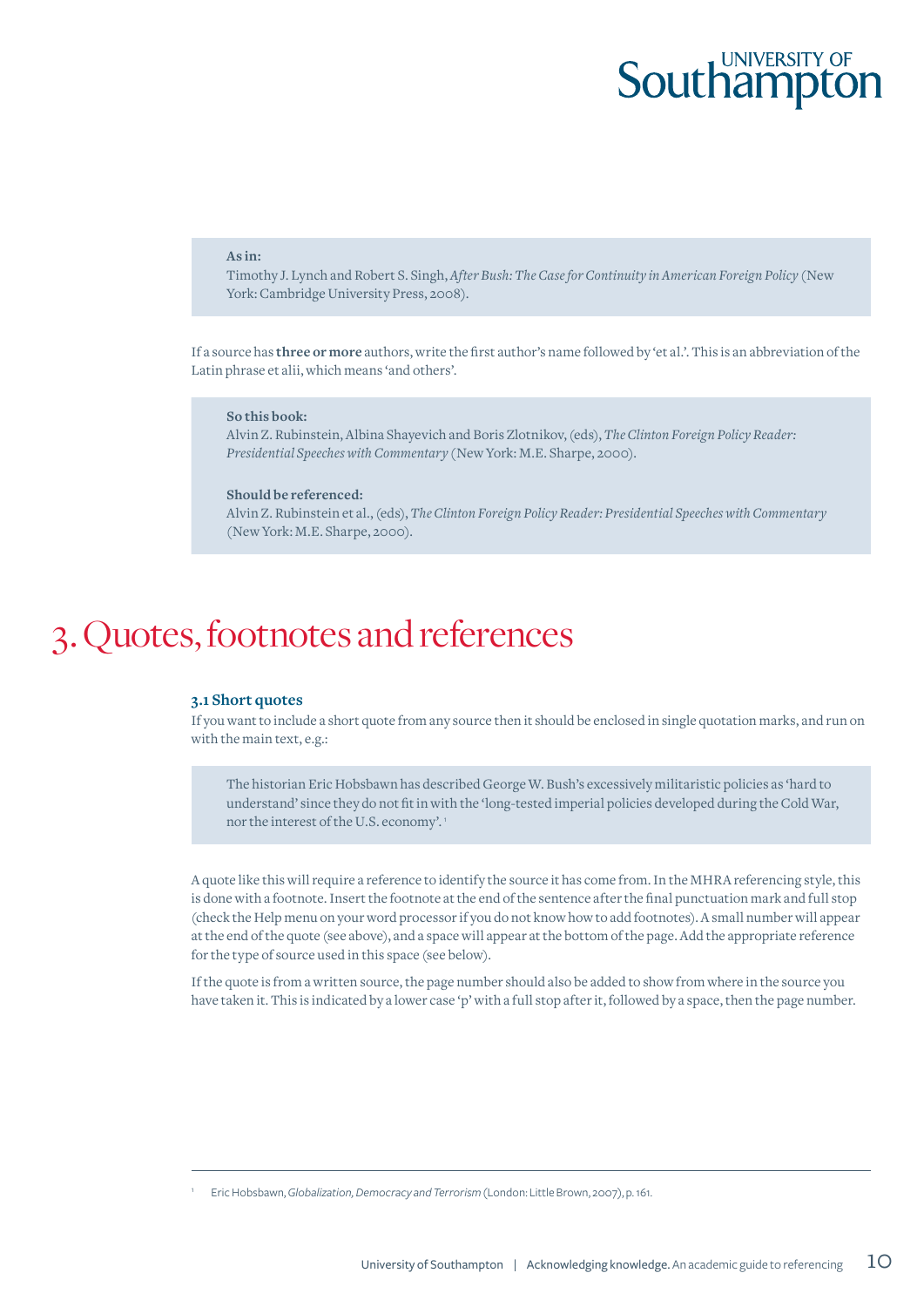#### **3.2 Quotes from more than one page**

Sometimes you will want to include quotes that cover a number of pages in a source. If this is the case, reference the source in exactly the same way, but use pp. and mark the start and end page.

#### **For example:**

The essay explores a range of common accusations against the West, and in particular America, ranging from 'support for Israel', 'sexism, racism and imperialism' to 'tyranny and exploitation'.<sup>2</sup>

See bottom of page for footnote example.

#### **3.3 Long quotes**

If you use a longer quotation, it should be broken off by an increased space from the preceding and following lines. The quote should be indented from the previous text. This can be done by right clicking the pointer over the quote, and selecting Paragraph from the menu. You may also put the quote in a smaller font. The quote should not be in quotation marks, but should have a footnote, e.g.:

The report went on to recommend:

Saving lives and adequately addressing our security vulnerabilities on a sustained basis must be given a higher priority by all those involved if we are to prevent such tragedies in the future. <sup>3</sup>

#### **3.4 Quoting verse**

If you are quoting from verse, and the quote includes a line division, this should be marked with a spaced upright stroke ( | ), e.g.:

Horace's description of Cleopatra being 'Supported by a base and loathsome crew | Foul with disease' serves to highlight the use of anti-Eastern propaganda in his verses. <sup>4</sup>

#### **3.5 Quotations within quotations**

For a quotation that contains a quotation within it, double quotation marks should be used:

#### **As in:**

'If you went to a home, kicked down the door, chased the people who lived there out into the street and said, "Go! You are free! Free as a bird! Go! Go!" - do you think they would shout and dance for joy? They wouldn't' said Pi, in defence of the zoo. <sup>5</sup>

- <sup>4</sup> Horace, 'Ode XXXVII', in G.J. Whyte Melville, (ed.), Horace: Odes, Epodes, and Carmen Saeculare (Charleston SC: Bibliobazaar, 2008), p. 27.
- Yann Martel, Life of Pi (Edinburgh: Canongate, 2002), p. 36.

<sup>2</sup> Bernard Lewis, From Babel to Dragomans: Interpreting the Middle East (London: Phoenix, 2005), pp. 397–413.

<sup>3</sup> Report of the Accountability Review Boards, 'Bombings of the US Embassies in Nairobi, Kenya and Dar Es Salaam, Tanzania', in 'state.gov', <[http://www.state.gov/www/regions/africa/board\\_letter.htm](http://www.state.gov/www/regions/africa/board_letter.html)l>, August 7 1998, [accessed 17 July 2009].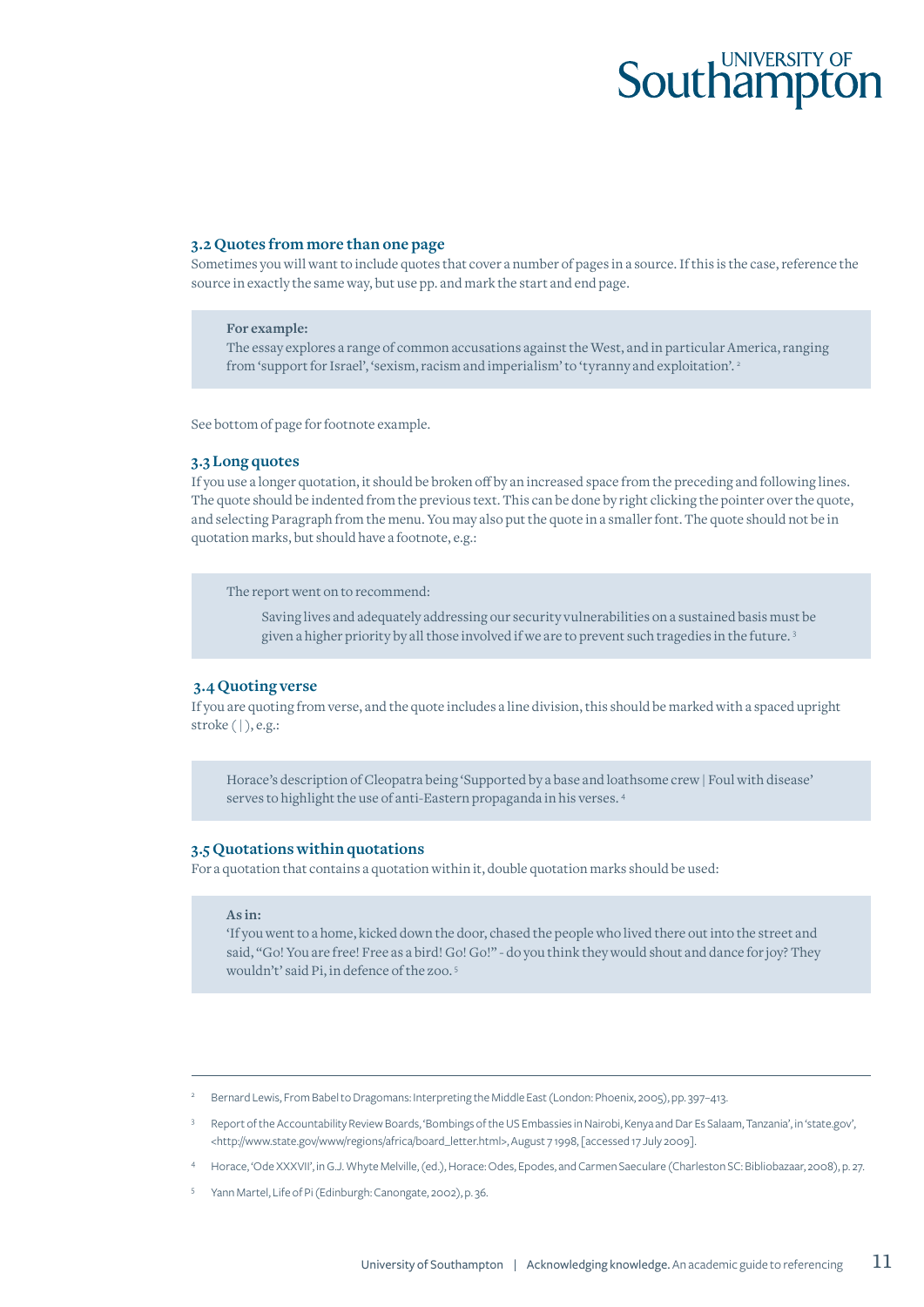#### **3.6 Editing quotations – taking words out**

You may find that you want to cut less relevant parts out of a quotation in order to keep it concise and to the point. Any content cut out of the source should be indicated with a three dots within square brackets, e.g. [...].

For example, you could quote the following sentence from a speech by former U.S. President Bill Clinton as follows:

Clinton himself stated 'the very openness of our borders and technology, however, also makes us vulnerable in new ways'.

However, if you only wanted to use the quote to illustrate the dangers of open borders, not technology, you could edit it like this:

Clinton himself stated 'the very openness of our borders […] makes us vulnerable'. <sup>6</sup>

#### **3.7 Editing quotations – adding words in**

If you want to add words to make the meaning of the quotation clearer, these should also be done within square brackets, to clearly indicate which words are your own. This may have to be done to make the meaning of a quote clear, e.g.:

Oliver Gajda, director at the Europe Unlimited technology consultancy firm has said 'the success [of the iPhone] does not lie in the device itself but in the applications and services that run through the device'.<sup>7</sup>

Alternatively, you may have to add words in order for an edited sentence to still make sense and scan correctly. For example, you could use the figures on world population growth from this quote:

In my lifetime, the world's population has risen from 2.5 billion to last Friday's estimate of 6.787 billion, and during my children's lifetimes it will probably rise to between 9.5 to 10 billion.<sup>8</sup>

However, you could also edit it in the following way, cutting out words and adding in others to make sure it scans properly:

the world's population has risen from 2.5 billion to [...] [a current] estimate of 6.787 billion, and [...] will probably rise to between 9.5 to 10 billion. <sup>8</sup>

<sup>6</sup> Bill Clinton, 'Commencement Address at the United States Coast Guard Academy', New London, Connecticut, 22 May 2000, in 'findarticles. com', <[http://findarticles.com/p/articles/mi\\_m2889/is\\_20\\_36/ai\\_63693079/pg\\_2/?tag=content;c](http://findarticles.com/p/articles/mi_m2889/is_20_36/ai_63693079/pg_2/?tag=content)ol1>, [accessed 26 August 2009].

<sup>7</sup> Michael Pollitt, 'Tech Media Invest 100', *Guardian*, September 2009, in 'guardian.co.uk', <[http://www.guardian.co.uk/tech-media-invest-100/](http://www.guardian.co.uk/tech-media-invest-100/innovation-nation) [innovation-nation>, \[ac](http://www.guardian.co.uk/tech-media-invest-100/innovation-nation)cessed 24 September 2009].

<sup>8</sup> Henry Porter, 'The End of the World Is Nigh? No Thanks, Things Are Getting Better', *Observer*, 27 September 2009, p. 29.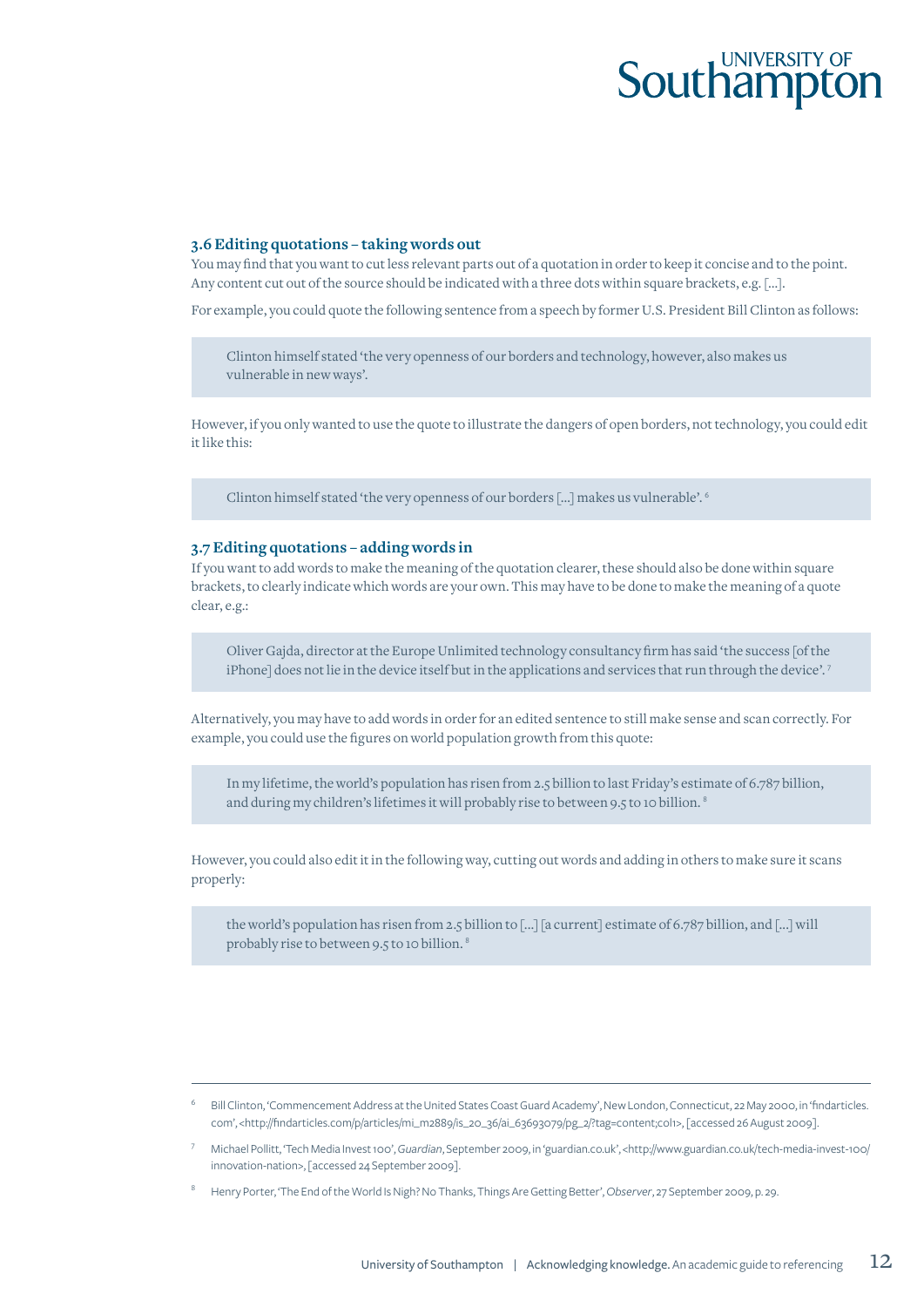#### **3.8 Errors in original sources**

If you are quoting from a source that has an error in it, you should identify that this error is present in the original source, and is not a typing error on your part. This is done by adding an italicised sic into square brackets, e.g. [sic], after the error. Sic is Latin for 'thus', and is basically a way of saying 'don't blame me for the error'.

#### **As in:**

Bush's Vice-President Dick Cheney summed up the impact of 9/11 on the administration on MSNBC two years after the attacks:

9/11 changed everything. It changed the way we think about threats to the United States. It changed [sic] about our recognition of our vulnerabilities.<sup>9</sup>

#### **3.9 Adding emphasis to key words and phrases**

If you want to emphasise a specific word or phrase in a quote to reinforce your point, you can italicise it. If you do this, you should state the fact that you have done so by putting 'emphasis added' in brackets after the italicised word, e.g. (emphasis added). For example:

'You can build the best ethical rules and AI in the world' says Noel Sharky, professor of artificial intelligence and robotics at the University of Sheffield, 'but if a robot can't accurately sense external information, those systems are *no use whatsoever* (emphasis added)'.<sup>10</sup>

### 4. What is plagiarism?

Plagiarism is the deliberate presentation of another person's work as if it were your own, without acknowledgement of from where it has come. Quite a range of activities can be classed as plagiarism. Some examples are:

- Handing in another student's work without that student's knowledge
- Copying an essay or some text from a source text without proper acknowledgement
- Paraphrasing materials from a source text without appropriate referencing
- Using someone else's ideas or arguments without acknowledging them
- • Handing in material downloaded directly from the Internet

If you use other people's words, diagrams or ideas, you **must** acknowledge them by referencing them in the text and citing them in your bibliography. Far from being a sign of poor work, you are proving that you have read around your subject and are familiar with the major theories and ideas. Provided you have done this correctly and accurately, you will **gain** marks by referring to the work of other writers and academics.

<sup>9</sup> Dick Cheney, interview by Tim Russert, NBC News, September 14 2003, in 'MSNBC.com', <[http://www.msnbc.msn.com/id/30802](http://www.msnbc.msn.com/id/3080244)44/>, [accessed 7 September 2009].

<sup>10</sup> Mark Harris, 'Rise of the Machines', *Focus*, June 2009, pp. 23–29.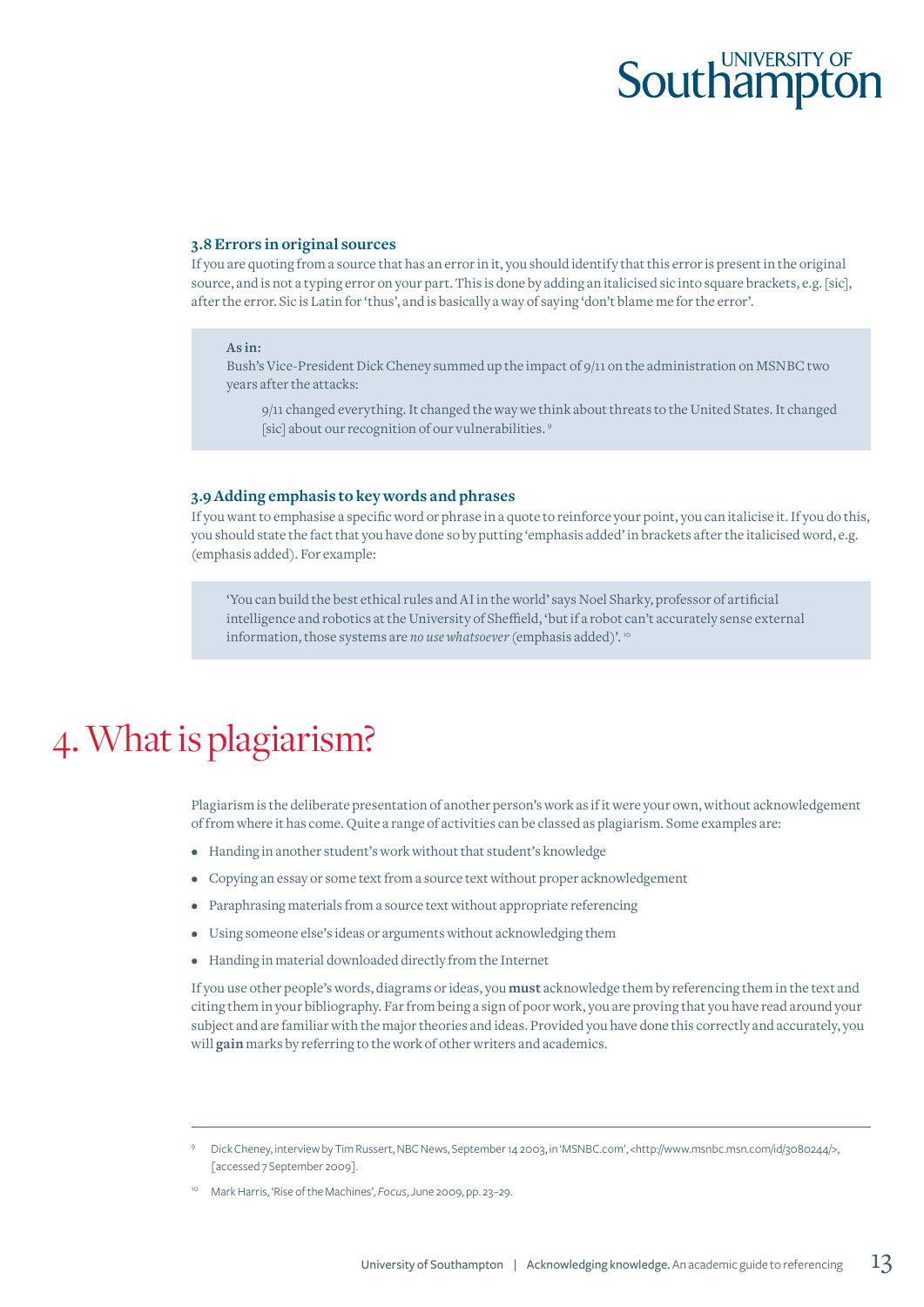#### **4.1 How do you avoid plagiarism?**

Listed below are some suggestions to help you avoid plagiarism in your work:

- • Plagiarism often begins unwittingly at the note-making stage. Try to write your notes in your own words, rather than copying them directly from the text you are reading
- • Be sure to distinguish in your notes between direct quotes and your own paraphrases. Use different colours, or divide your page up with quotes and references on the left and your own notes on the right
- • When you are putting a direct quotation in your notes, write down the reference to it at the same time. This will also save you having to look these up again at a later date
- • Always include a full bibliography with all pieces of written work, including both background reading and cited texts and other resources (see Compiling a bibliography below)
- • Avoid cosmetic changes to other people's work. For example, do not:
	- substitute similar words
	- reverse the order of a sentence
	- alter a spread sheet layout/graph type

You should be aware that the penalties for plagiarism are usually very severe and could lead to disqualification of your work.

### 5. Compiling a bibliography

Once you have written your essay, dissertation or thesis, and quoted and cited your references, you must ensure that you include a complete record of all the sources you have read and quoted. This serves to give a complete picture of all the primary evidence and secondary reading you have used to construct your argument.

It is best to keep a second word processed document listing a correctly cited record of every resource you use. In this way, you will find that writing the bibliography at the conclusion of your main text is a very easy process, as you will have done the bulk of the work as you went along.

#### **5.1 What should your bibliography include?**

Very simply, your bibliography should include all the resources you have used to complete your assignment. This means both resources you have referred to in the text of your document and also relevant background materials that you have used, but not necessarily discussed.

#### **5.2 How should you organise your bibliography?**

Most bibliographies are straight-forward alphabetical arrangements by authors' surnames. In some disciplines, however, you may find it is customary to sub-divide the bibliography into smaller categories based upon the types of sources. This could simply be splitting the bibliography into primary and secondary sources (see the academic skills guide *Navigating the page* for further information on primary and secondary sources), or a more detailed division of sources based upon their types.

Check with your supervisor or the course handbook to see if there is a preferred style.